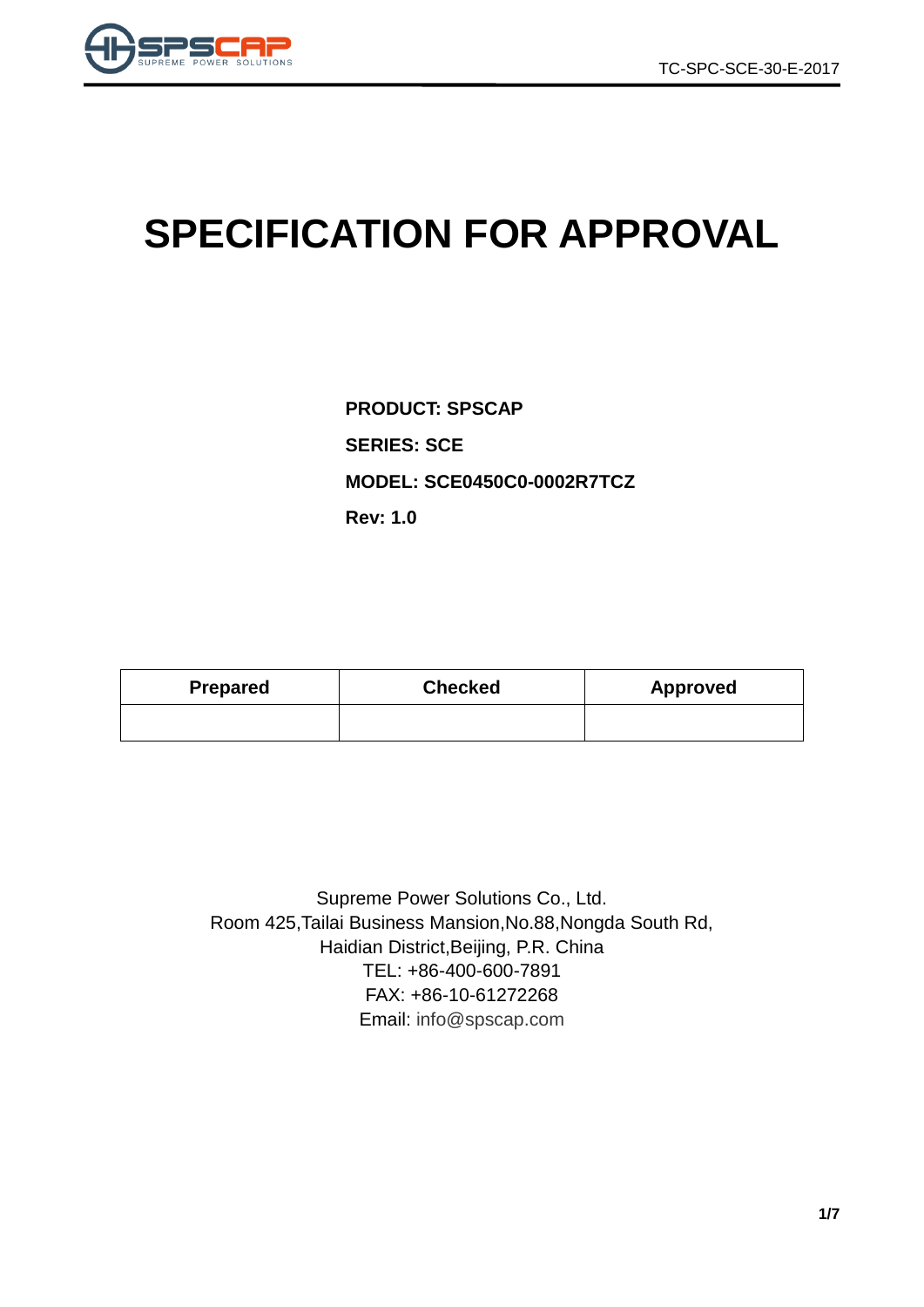

# **Contents**

| 1. |    |  |  |  |  |  |
|----|----|--|--|--|--|--|
| 2. |    |  |  |  |  |  |
|    | 1) |  |  |  |  |  |
|    | 2) |  |  |  |  |  |
| 3. |    |  |  |  |  |  |
| 4. |    |  |  |  |  |  |
| 5. |    |  |  |  |  |  |
| 6. |    |  |  |  |  |  |
|    | 1) |  |  |  |  |  |
|    | 2) |  |  |  |  |  |
|    | 3) |  |  |  |  |  |
|    | 4) |  |  |  |  |  |
| 7. |    |  |  |  |  |  |
| 8. |    |  |  |  |  |  |
| 9. |    |  |  |  |  |  |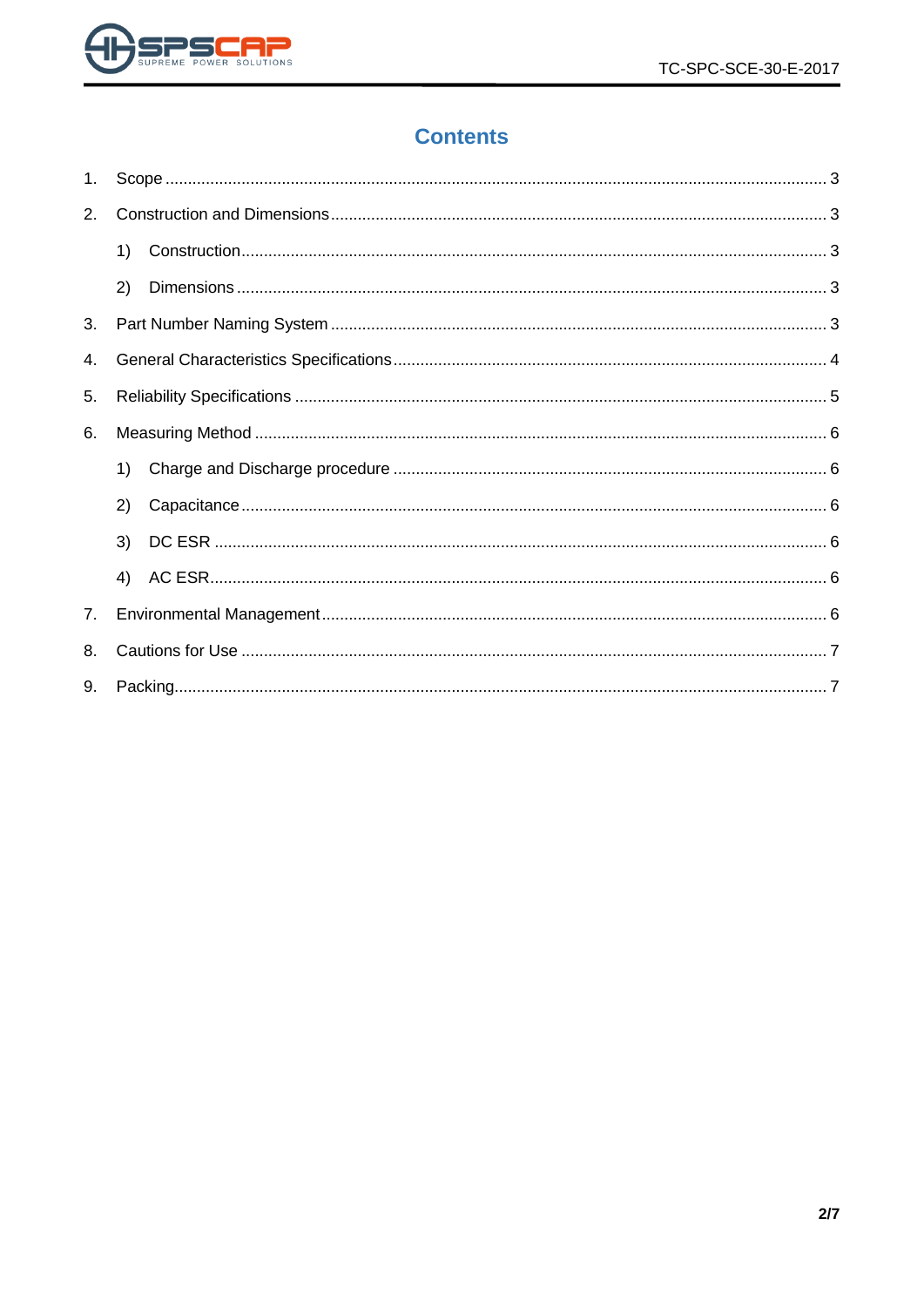

#### <span id="page-2-0"></span>**1. Scope**

These are the specifications of SPSCAP (Electric Double Layer Capacitor) which you are using, please review this document and approve it.

#### <span id="page-2-1"></span>**2. Construction and Dimensions**

#### <span id="page-2-2"></span>1) Construction

Inside structure: wound anode and cathode electrode with separator Outer structure: aluminum case, insulating sleeve

#### <span id="page-2-3"></span>2) Dimensions



|                     | Dimension(mm) |      |  |  |
|---------------------|---------------|------|--|--|
| Part Number         | D(Max)        |      |  |  |
| SCE0450C0-0002R7TCZ | 30.6          | 75.9 |  |  |

#### <span id="page-2-4"></span>**3. Part Number Naming System**

|   | <b>SCE</b>                                       | 0450   | C                 |         | $\blacksquare$         | 0002 | Þ |         |    | <b>TCZ</b>           |
|---|--------------------------------------------------|--------|-------------------|---------|------------------------|------|---|---------|----|----------------------|
|   | Nominal Capacitance (F)<br><b>Product Series</b> |        | Rated Voltage (V) |         | <b>Terminal Design</b> |      |   |         |    |                      |
| S | Single                                           | 0450   |                   | 450     | Dash                   | 0002 |   |         | ТC | <b>Contact Type</b>  |
| C | Cylindrical                                      | $\sim$ |                   | Decimal |                        | R    |   | Decimal |    |                      |
| Е | Energy                                           |        |                   | 0.0     |                        |      |   | 0.7     |    | <b>Standard Part</b> |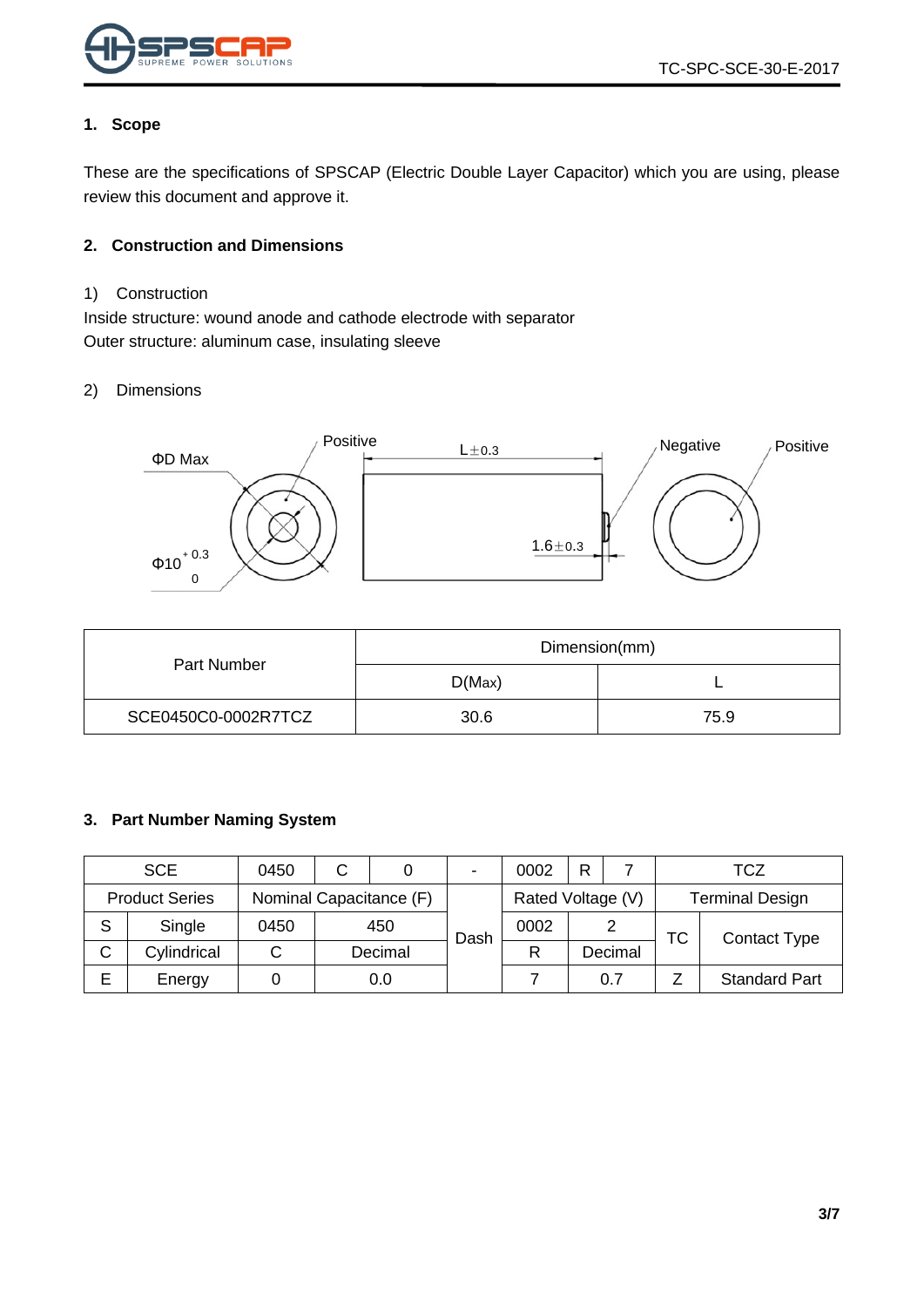

## <span id="page-3-0"></span>**4. General Characteristics Specifications**

| <b>Items</b>                                         | <b>Specification</b> |  |  |
|------------------------------------------------------|----------------------|--|--|
| Rated Voltage (V DC)                                 | 2.7                  |  |  |
| Surge Voltage (V DC)                                 | 2.85                 |  |  |
| Operating Temp. (°C)                                 | $-40 \sim +65$       |  |  |
| Rated Capacitance (F)                                | 450                  |  |  |
| Capacitance Tolerance                                | $-10\% \sim +20\%$   |  |  |
| ESR Max. (AC@1KHz,m $\Omega$ )                       | 9                    |  |  |
| ESR Max. (DC, $m\Omega$ )                            | 12                   |  |  |
| Maximum Continuous Current (∆T=15°C, A)              | 8                    |  |  |
| Maximum Continuous Current (ΔT=40°C, A)              | 13                   |  |  |
| Maximum Peak Current (A) (1s)                        | 95                   |  |  |
| Max.LC (Room Temp. after 72hrs, mA)                  | 1.5                  |  |  |
| Typical Thermal Resistance $(Rth$ Housing, $°C/W)$   | 19.5                 |  |  |
| Typical Thermal Capacitance (C <sub>th</sub> , J/°C) | 85                   |  |  |
| Weight (g)                                           | 78                   |  |  |
| Energy Stored (WH)                                   | 0.46                 |  |  |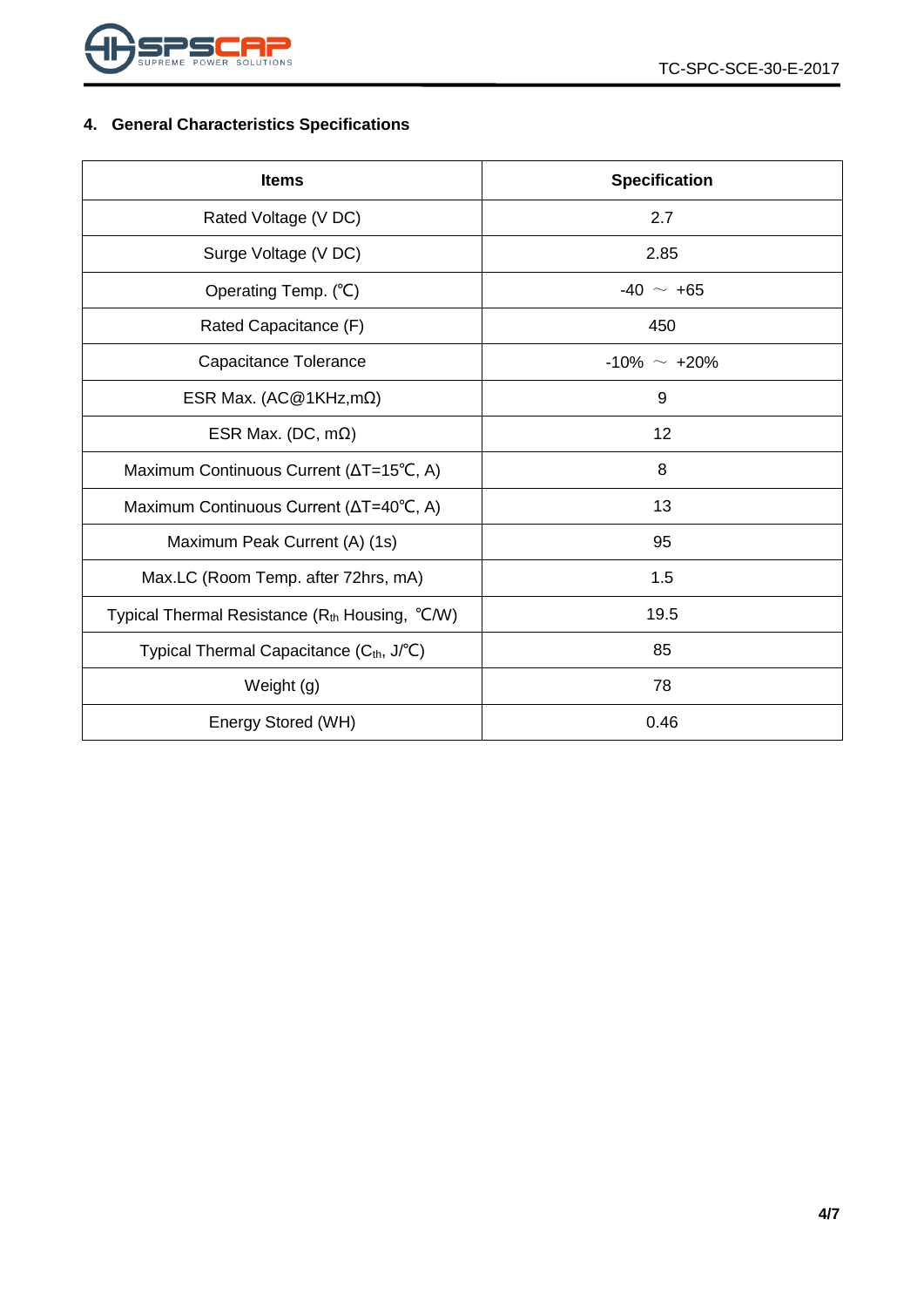

## <span id="page-4-0"></span>**5. Reliability Specifications**

| <b>Item</b>           |             |                                    | <b>Specification</b>                        | <b>Condition</b>                                                 |  |
|-----------------------|-------------|------------------------------------|---------------------------------------------|------------------------------------------------------------------|--|
|                       | Capacitance |                                    | Change within 5% of<br><b>Initial Value</b> |                                                                  |  |
|                       | <b>ESR</b>  | Step. 2                            | Less than 150% of spec<br>Value             | Step 1: +25±2°C,1h                                               |  |
| Temp.                 | Capacitance |                                    | Change within 5% of<br><b>Initial Value</b> | Step 2: $+65\pm2\degree$ C, 1h                                   |  |
| Characteristics       | <b>ESR</b>  | Step. 3                            | Less than 150% of spec<br>Value             | Step $3: -25 \pm 2^{\circ}C, 1h$                                 |  |
|                       | Capacitance |                                    | Change within 5% of<br><b>Initial Value</b> | Step 4: $-40\pm2^{\circ}C$ , 1h                                  |  |
|                       | <b>ESR</b>  | Step. 4                            | Less than 150% of spec<br>Value             |                                                                  |  |
|                       | Capacitance |                                    | <b>Initial Value</b>                        | Amplitude: 1.5mm                                                 |  |
| <b>Vibration Test</b> | <b>ESR</b>  | <b>Initial Value</b>               |                                             | Frequency: 10-55Hz<br>Direction: X, Y, Z                         |  |
|                       | Appearance  | Not Marked Defect                  |                                             | Time: each direction<br>2hrs, total 6hrs                         |  |
|                       | Capacitance |                                    | <b>Initial Value</b>                        | Temp.: -40°C ~ +65°C                                             |  |
| <b>Thermal Cycle</b>  | <b>ESR</b>  | <b>Initial Value</b>               |                                             | Cycle times: 6<br>Test Time (One Cycle):                         |  |
|                       | Appearance  |                                    | <b>Not Marked Defect</b>                    | $-40^{\circ}$ C 2hrs, +65 $^{\circ}$ C<br>2hrs, Temp change 2hrs |  |
|                       | Capacitance |                                    | Change within 20% of Initial Value          | Temp.: +40±2°C                                                   |  |
| <b>Humidity Test</b>  | <b>ESR</b>  | Less than 200% of spec Value       |                                             | Humidity: 90-95%RH<br>Test Time: 240±8hrs                        |  |
|                       | Appearance  | <b>Not Marked Defect</b>           |                                             |                                                                  |  |
|                       | Capacitance | Change within 20% of Initial Value |                                             | Temp.: +65±2°C                                                   |  |
| DC Life               | <b>ESR</b>  | Less than 200% of spec Value       |                                             | Voltage: 2.7V                                                    |  |
|                       | Appearance  |                                    | <b>Not Marked Defect</b>                    | Time: 1,500hrs                                                   |  |
|                       | Capacitance |                                    | Change within 20% of Initial Value          | Temp.: +70±2°C<br>Time: 1,000hrs                                 |  |
| <b>Shelf Life</b>     | <b>ESR</b>  |                                    | Less than 200% of spec Value                |                                                                  |  |
|                       | Appearance  | <b>Not Marked Defect</b>           |                                             |                                                                  |  |
|                       | Capacitance |                                    | Change within 20% of Initial Value          |                                                                  |  |
| Cycle Life            | <b>ESR</b>  |                                    | Less than 200% of spec Value                | Temp.: $+25\pm2$ °C<br>Cycles times: 1,000,000                   |  |
|                       | Appearance  |                                    | Not Marked Defect                           |                                                                  |  |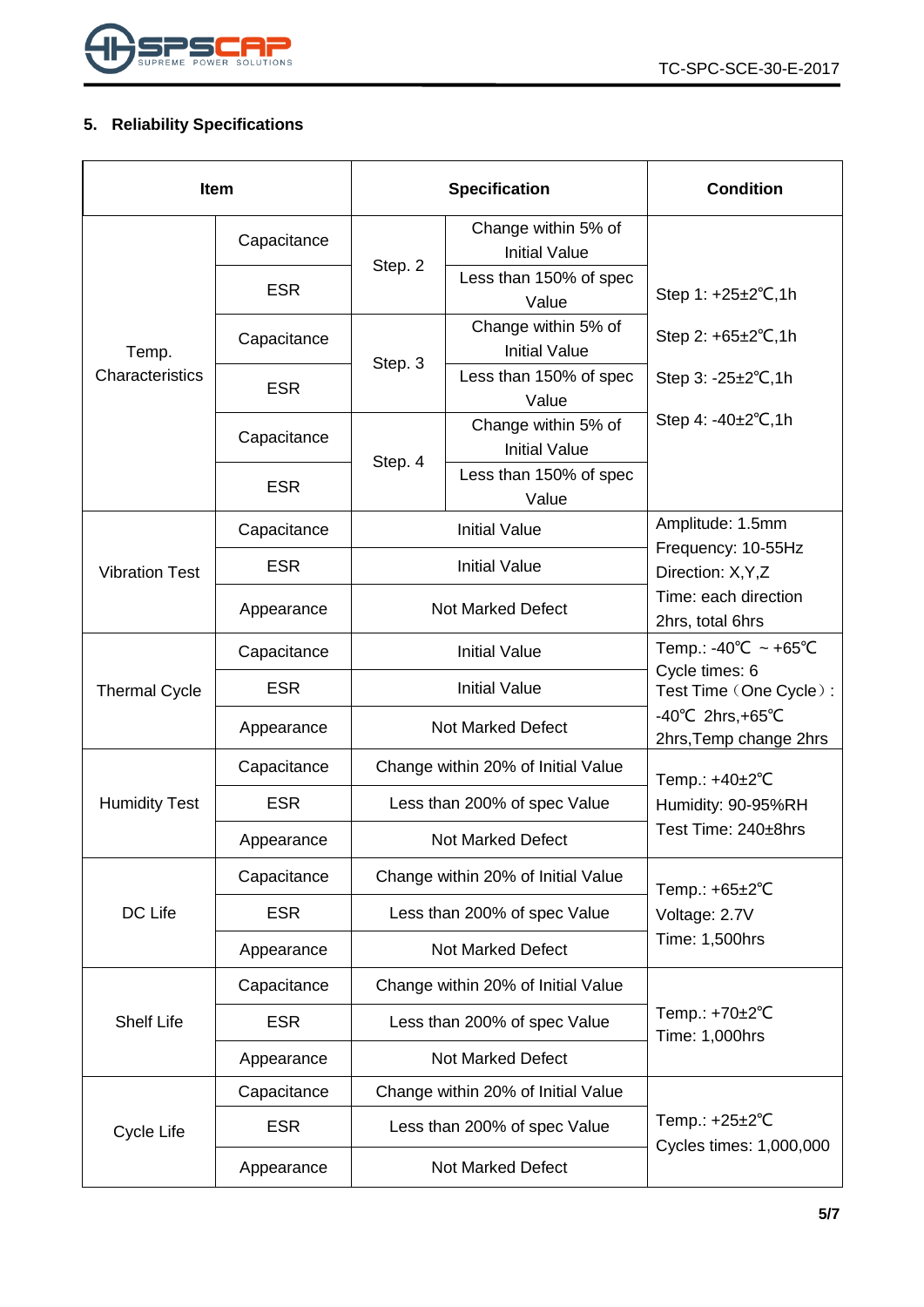

#### <span id="page-5-0"></span>**6. Measuring Method**

<span id="page-5-1"></span>1) Charge and Discharge procedure

(figure 6-1)

- A) Charge the capacitor using constant current I to rated voltage  $V_0$
- B) Keep rated voltage 5 min
- C) Discharge the capacitor using constant current I to half rated voltage, record discharge time  $T_1$ during voltage change from  $V_1$  to  $V_2$

 $\overline{V}$ 

- D) Rest 2-5s, record voltage change ΔV
- E) Discharge it to a very low voltage around 0.01V
- F)  $V_1=85\% V_0 V_2=50\% V_0$
- <span id="page-5-2"></span>2) Capacitance

C=I\*T1/ (V1-V2) C: Capacitance (F) I: Constant Discharge Current (A) T1: Discharge Time (S) V1-V2: Voltage Change (V) ΔV T1 V<sup>0</sup> V<sup>1</sup> V<sup>2</sup> T

6-1

DC ESR=ΔV/I

<span id="page-5-3"></span> $3)$ 

DC ESR: DC Equivalent Series Resistance (Ω) ΔV: Voltage Change (V) I: Constant Discharge Current (A)

<span id="page-5-4"></span>4) AC ESR

Measure AC ESR using LCR meter Frequency: 1KHz Voltage: fully discharge

**REMARK: SPSCAP CAPACITORS SHOULD BE DISCHARGED WITH RESISTOR FOR 12 HOURS OR MORE BEFORE EACH TIME MEASUREMENT OF CAPACITANCE OR ESR.**

#### <span id="page-5-5"></span>**7. Environmental Management**

All SPSCAP products are RoHS compliant product.